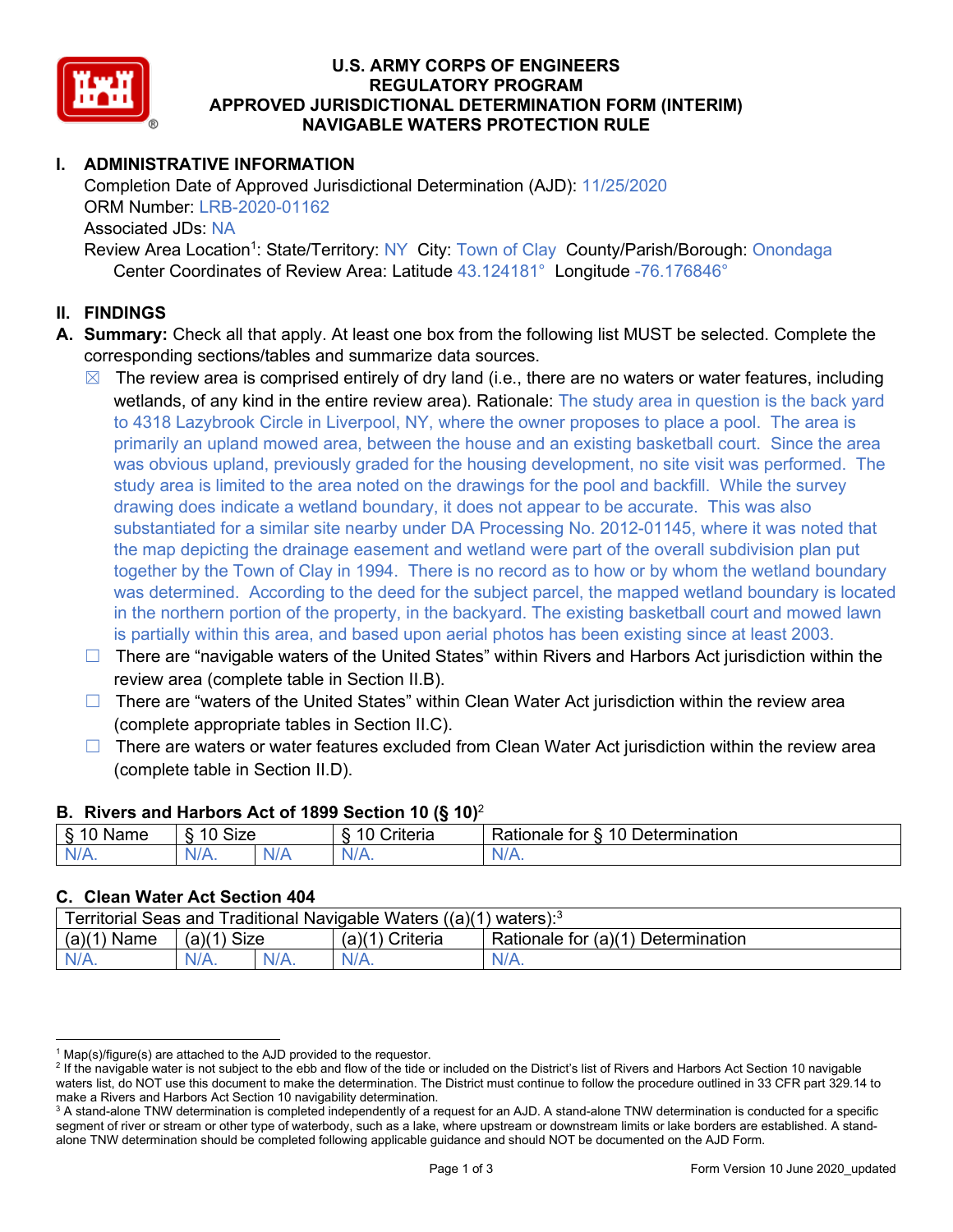

#### **U.S. ARMY CORPS OF ENGINEERS REGULATORY PROGRAM APPROVED JURISDICTIONAL DETERMINATION FORM (INTERIM) NAVIGABLE WATERS PROTECTION RULE**

| $((a)(2)$ waters):<br>! ributaries |               |         |                    |                                    |  |
|------------------------------------|---------------|---------|--------------------|------------------------------------|--|
| (a)(2)<br>Name                     | $(a)(2)$ Size |         | Criteria<br>(a)(2) | Rationale for (a)(2) Determination |  |
| N/A.                               | N/A.          | $N/A$ . | $N/A$ .            | N/A.                               |  |

| Lakes and ponds, and impoundments of jurisdictional waters $((a)(3)$ waters): |               |         |                   |                                    |  |
|-------------------------------------------------------------------------------|---------------|---------|-------------------|------------------------------------|--|
| $(a)(3)$ Name                                                                 | $(a)(3)$ Size |         | $(a)(3)$ Criteria | Rationale for (a)(3) Determination |  |
| $N/A$ .                                                                       | $N/A$ .       | $N/A$ . | $N/A$ .           | $N/A$ .                            |  |

| Adjacent wetlands $((a)(4)$ waters): |                |  |                      |                                    |  |
|--------------------------------------|----------------|--|----------------------|------------------------------------|--|
| $(a)(4)$ Name                        | Size<br>(a)(4) |  | Criteria<br>′a)(4) ເ | Rationale for (a)(4) Determination |  |
| $N/A$ .                              | N/A.           |  | $N/A$ .              | N/A.                               |  |

# **D. Excluded Waters or Features**

| <b>Excluded waters</b><br>$(b)(12))$ : <sup>4</sup><br>((b)(1)<br>$\cdot$ $-$ |                          |         |            |                                       |
|-------------------------------------------------------------------------------|--------------------------|---------|------------|---------------------------------------|
| Exclusion<br>Name                                                             | <b>Size</b><br>Exclusion |         | ≞xclusion° | Rationale for Exclusion Determination |
| $N/A$ .                                                                       | $N/A$ .                  | $N/A$ . | $N/A$ .    | 'V/A.                                 |

# **III. SUPPORTING INFORMATION**

- **A. Select/enter all resources** that were used to aid in this determination and attach data/maps to this document and/or references/citations in the administrative record, as appropriate.
	- $\boxtimes$  Information submitted by, or on behalf of, the applicant/consultant: survey map for Lot 9, provided by the applicant, with the proposed pool and grading limits.

This information is sufficient for purposes of this AJD. Rationale: NA

- $\Box$  Data sheets prepared by the Corps: NA
- $\boxtimes$  Photographs: Aerial: Various aerial photographs were inspected from Google Earth Pro, including 2019, 2017, 2015, 2011, 2009, 2008, 2006, 2003 and 1995. These images support the determination that the lawn area between the house and basketball court are upland. Wetlands could be located further to the north and east, but this is outside of the study area and proposed grading limits.
- $\Box$  Corps site visit(s) conducted on: Date(s).
- □ Previous Jurisdictional Determinations (AJDs or PJDs): NA
- ☐ Antecedent Precipitation Tool: *provide detailed discussion in Section III.B*.

☒ USDA NRCS Soil Survey: Web Soil Survey, accessed 11/23/2020. The lot in question is mapped on the edge of upland Lockport and Brockport soils, but is primarily within hydric (66-99%) Lakemont silty clay loam soils.

 $\boxtimes$  USFWS NWI maps: Syracuse West Quad. A forested wetland is identified on the project area and including much of the nearby development.

☒ USGS topographic maps: Syracuse West Quad, 1:24K. The development is not noted on the USGS topographical map, and the area is identified as a forested block.

## **Other data sources used to aid in this determination:**

<sup>4</sup> Some excluded waters, such as (b)(2) and (b)(4), may not be specifically identified on the AJD form unless a requestor specifically asks a Corps district to do so. Corps districts may, in case-by-case instances, choose to identify some or all of these waters within the review area.

 $5$  Because of the broad nature of the (b)(1) exclusion and in an effort to collect data on specific types of waters that would be covered by the (b)(1) exclusion, four sub-categories of (b)(1) exclusions were administratively created for the purposes of the AJD Form. These four sub-categories are not new exclusions, but are simply administrative distinctions and remain (b)(1) exclusions as defined by the NWPR.